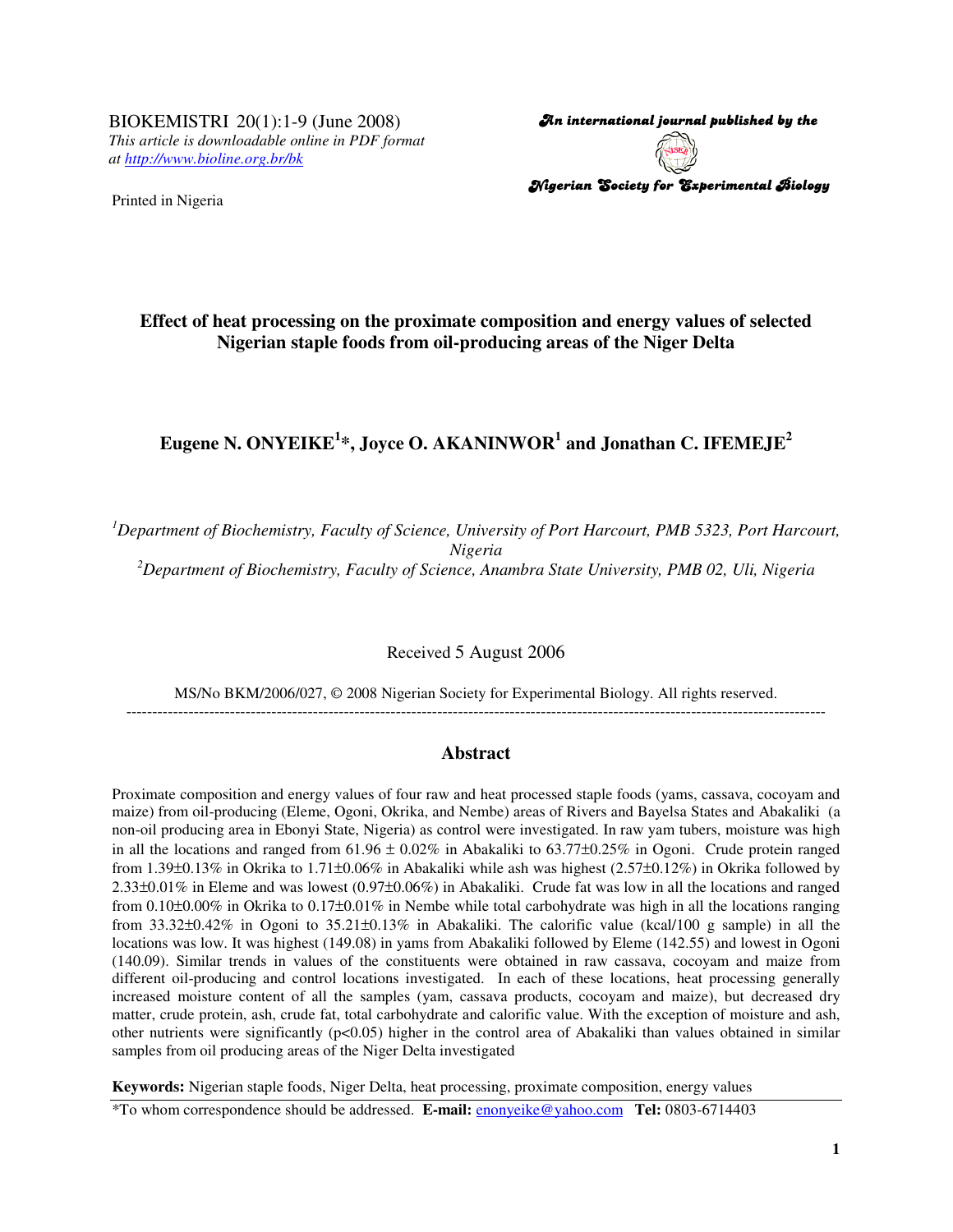#### **INTRODUCTION**

In Nigeria, there are 36 States and the Federal Capital Territory, Abuja divided into six geopolitical zones (Northeast, Northwest, Northcentral, Southeast, Southwest and South south) Rivers and Bayelsa in the Southsouth zone are two of the states in oil-producing areas of the Niger Delta, Nigeria where staple foods such as yam, cassava, cocoyam and maize are abundant, though the staples are seasonal. Oilproducing areas (Eleme, Ogoni, Okrika and Nembe) are fraught with petroleum exploration and exploitation and these have led to wide scale pollution of its farmlands (soils), rivers and underground water with hydrocarbons and dispersant products<sup>1</sup>.

Crude oil spillages on soil and indiscriminate discharge of effluents on farmlands contaminate the soils and water bed making them polluted and unsatisfactory for agricultural purposes<sup>2</sup>. Crude oil spillage exerts adverse effect on plants by making toxic minerals in the soil available to plants and by reducing the soil pH; when soil pH drops below 4.50, the productivity of most crops are adversely affected<sup>3,4</sup>. As the people of Rivers and Bayelsa States are predominantly subsistent farmers, the bulk of plant nutrients (carbohydrate, fats, proteins, ash, moisture and fibre) in their diets are derived from the consumption of staple foods, (starchy root tubers, cereals and legumes).

Foods are required by humans for growth, development, reproduction and energy. The poor nutritional status of Nigerians and malnutritional disorders are as a result of complex factors such as pollution, low productivity and quality and the presence of toxicants in foods which need to be destroyed by heat treatment. For instance, heat treatment has been shown to inactivate trypsin inhibitors from the African yam bean<sup>5</sup>.

Yams are species of Dioscorea and belong to Dioscoreacea family propagated from tubers and grow best in deep well drained soils. They are pealed, boiled and pounded to produce a gelatinous dough called pounded yam which is consumed with soup. Yam flour as a local soup thickener is used to prepare afiaefere or white soup<sup>6</sup>, and is a good source of starch<sup>6,7</sup>. Cassava (*Manihot esculenta*) is a root crop that belongs to the family Euphorbiacea and is propagated from stem cuttings. The root is a cheap source of carbohydrate for human and livestock.

Fermented cassava roots are boiled and pounded into a thick paste called fufu which is consumed with soup. The root can be cooked and eaten with red palm oil and sauces. The roots may be peeled, grated, fermented and fried with or without red palm oil into garri flour in which form it is mainly consumed in Nigeria<sup>6</sup>. Taro cocoyam (*Colocasia esculenta*) and tannia species (*Xanthosoma saggitifolium*) are mostly available and consumed members of the Aracaea family. Young leaves of taro cocoyam are eaten in Nigeria as in other West African countries as vegetable food for ruminant particularly sheep and goat<sup>7</sup>. . Cocoyam is a good source of carbohydrate and energy and is usually eaten boiled or roasted.

Maize is the second most import cereal crop in Nigeria ranking close to sorghum in the number of people it feeds. The grains are eaten roasted or boiled. They can be milled to produce flour used in the preparation of dishes such as pap. These staple food materials are of important nutritional value. The present work was carried out to determine the proximate composition of staple foods produced from oil-producing areas of the Niger Delta, and the effect of heat processing on their nutrient status.

## **MATERIALS AND METHODS**

## **Samples**

The samples were yam (*Dioscorea rotundata*), cassava (*Manihot esculenta*), cocoyam (*Colocasia esculenta*) and maize (*Zea mays*) which were freshly harvested from the study areas (Eleme, Ogoni, Okrika, Nembe) and the control (Abakaliki in Ebonyi State). Garri and Fufu samples were locally processed from cassava.

## **Sample preparation**

Each of yams, cassava and cocoyam was peeled to remove the coat, sliced and ground into slurry to obtain raw sample.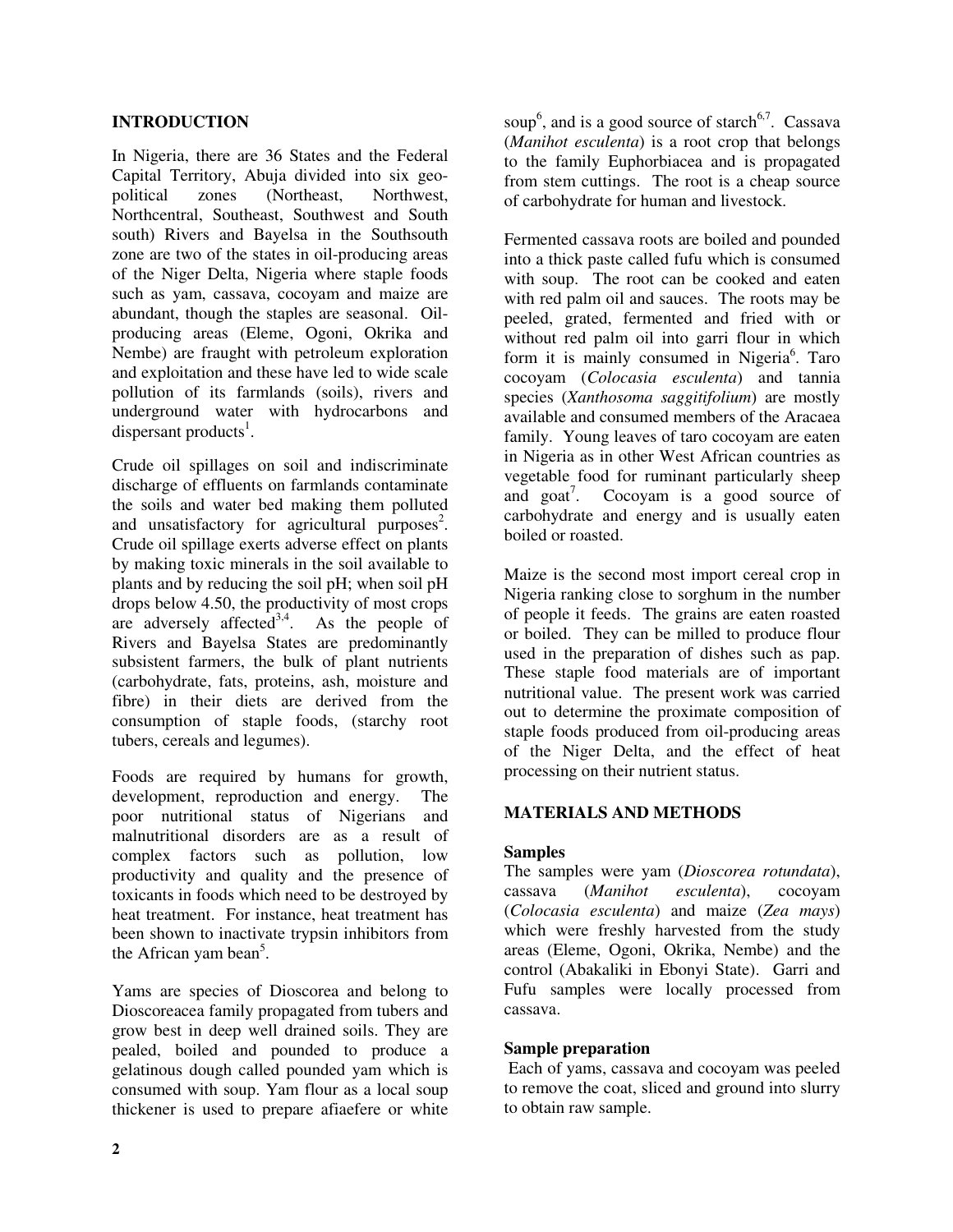#### **Sample Processing**

Each of composite samples of cocoyam was peeled, cooked to tenderness and the cooking solution discarded. They were then oven-dried at  $105^{\circ}$ C for 18h, ground into flour using a food grinder to pass a 75µm mesh size and stored in a clean dry air-tight container in a refrigerator  $(4^0C)$  until required for analyses. The maize grains from the cobs were also cooked to tenderness and processed as above for yams and cocoyam.

#### **Analyses of Samples**

Each of composite samples was pooled and proximate analysis was carried out to determine moisture, crude protein, ash, crude fat and total carbohydrate. The recommended methods of the Association of Official Analytical Chemists<sup>8</sup> were adopted. The  $AOAC^8$  method numbers were 14.004, 2.057, 14.006 and 7.062 for moisture, crude protein, ash and crude fat. Moisture content was obtained by heating three 5.0g portions of each of the samples to a constant weight in a hot air-circulating oven (Plus II Sanyo, Gallenkamp PLC, England) at 105<sup>0</sup>C for 24hr. Crude protein (%N x 6.25) was obtained by the Kjeldahl method in which nitrogen was determined and % Nitrogen multiplied by a factor of 6.25 to obtain % protein. The method involved the digestion of three 1.0g samples with concentrated tetraoxosulphate (VI) acid,  $H_2SO_4$ , the distillation of the digest to liberate ammonia  $(NH<sub>3</sub>)$  which was trapped into 2.0% boric acid solution. This was followed by titration with

0.10M HCl and titre value used to calculate percent nitrogen.

Ash was determined by the incineration of three 1.0g samples in a muffle furnace (LMF4 Carbolite, Bamford, Sheffield, UK) at  $650^{\circ}$ C for 3h. Crude fat was obtained by exhaustively extracting three replicates of 10.0g samples in the Soxhlet apparatus using petroleum ether (bp  $40-60^{\circ}$ C) as the extractant as reported<sup>8,9</sup>. Total carbohydrate was calculated by the difference method (summing the values of moisture, crude protein, ash and crude fat and subtracting the sum from  $100$ ) as reported<sup>9</sup>. The calorific value was calculated by multiplying the mean values of crude protein, crude fat and total carbohydrate by the Atwater factors of 4, 9 and 4, respectively, taking the sum of the products and expressing the result in kcal  $100g^{-1}$  sample<sup>10</sup>.

#### **Data Analyses**

Data were analysed statistically by one way analysis of variance (ANOVA) technique. Means were compared by the Duncan's<sup>11</sup> multiple range test, and significance was accepted at 5% level (p-value =  $0.05$ ).

## **RESULTS**

The proximate composition of raw and heat processed yam tubers from oil-producing areas of the Niger Delta and Abakaliki (control) are presented in Table 1. In raw samples, moisture was highest in Ogoni (63.77±0.25%) followed by Nembe (63.50±0.10%) and was lowest in Abakaliki (61.96±0.02%).

**Table 1**: *Proximate Composition (%) of Raw and Heat Processed Yam Tubers from Oil Producing Areas (Eleme, Ogoni, Okrika, Nembe) and Abakaliki* 

|                                                          |                               | Proximate composition $(\%)^*$ |                                |                               |                                |  |  |
|----------------------------------------------------------|-------------------------------|--------------------------------|--------------------------------|-------------------------------|--------------------------------|--|--|
| Constituent:                                             |                               |                                | Raw Samples in Location        |                               |                                |  |  |
|                                                          | Eleme                         | Ogoni                          | Okrika                         | Nembe                         | Abakaliki                      |  |  |
| Moisture content                                         | $62.18 \pm 0.02$ <sup>d</sup> | $63.77 \pm 0.25^{\text{a}}$    | $62.50 \pm 0.12$ <sup>c</sup>  | $63.50\pm0.10^b$              | $61.96 \pm 0.02$ <sup>d</sup>  |  |  |
| Dry matter                                               | $37.82 \pm 0.02^a$            | $36.23 \pm 0.25$ <sup>d</sup>  | $37.50 \pm 0.12^b$             | $36.50 \pm 0.10^c$            | $38.04 \pm 0.02^a$             |  |  |
| Crude protein                                            | $1.57 \pm 0.23$ <sup>ab</sup> | $1.42 \pm 0.11^b$              | $1.39 \pm 0.13^b$              | $1.50 \pm 0.17$ <sup>ab</sup> | $1.71 \pm 0.06^a$              |  |  |
| Ash                                                      | $2.33 \pm 0.01^b$             | $1.37 \pm 0.12$ <sup>c</sup>   | $2.57 \pm 0.12^a$              | $1.43 \pm 0.06$ <sup>c</sup>  | $0.97 \pm 0.06$ <sup>d</sup>   |  |  |
| Crude fat                                                | $0.12 \pm 0.01$ <sup>d</sup>  | $0.13 \pm 0.01$ <sup>c</sup>   | $0.10 \pm 0.00^e$              | $0.17 \pm 0.01^a$             | $0.16 \pm 0.01^b$              |  |  |
| Total carbohydrate                                       | $33.81 \pm 0.16^b$            | $33.32\pm0.42^b$               | $33.45\pm0.23^b$               | $33.47\pm0.32^b$              | $35.21 \pm 0.13^a$             |  |  |
| Calorific value<br>$(k \text{ cal}/100g \text{ sample})$ | $142.55 \pm 0.35^{\circ}$     | $140.09 \pm 1.42$ <sup>c</sup> | $140.23 \pm 0.91$ <sup>c</sup> | $141.09 \pm 0.59^{b,c}$       | $149.08 \pm 0.28$ <sup>a</sup> |  |  |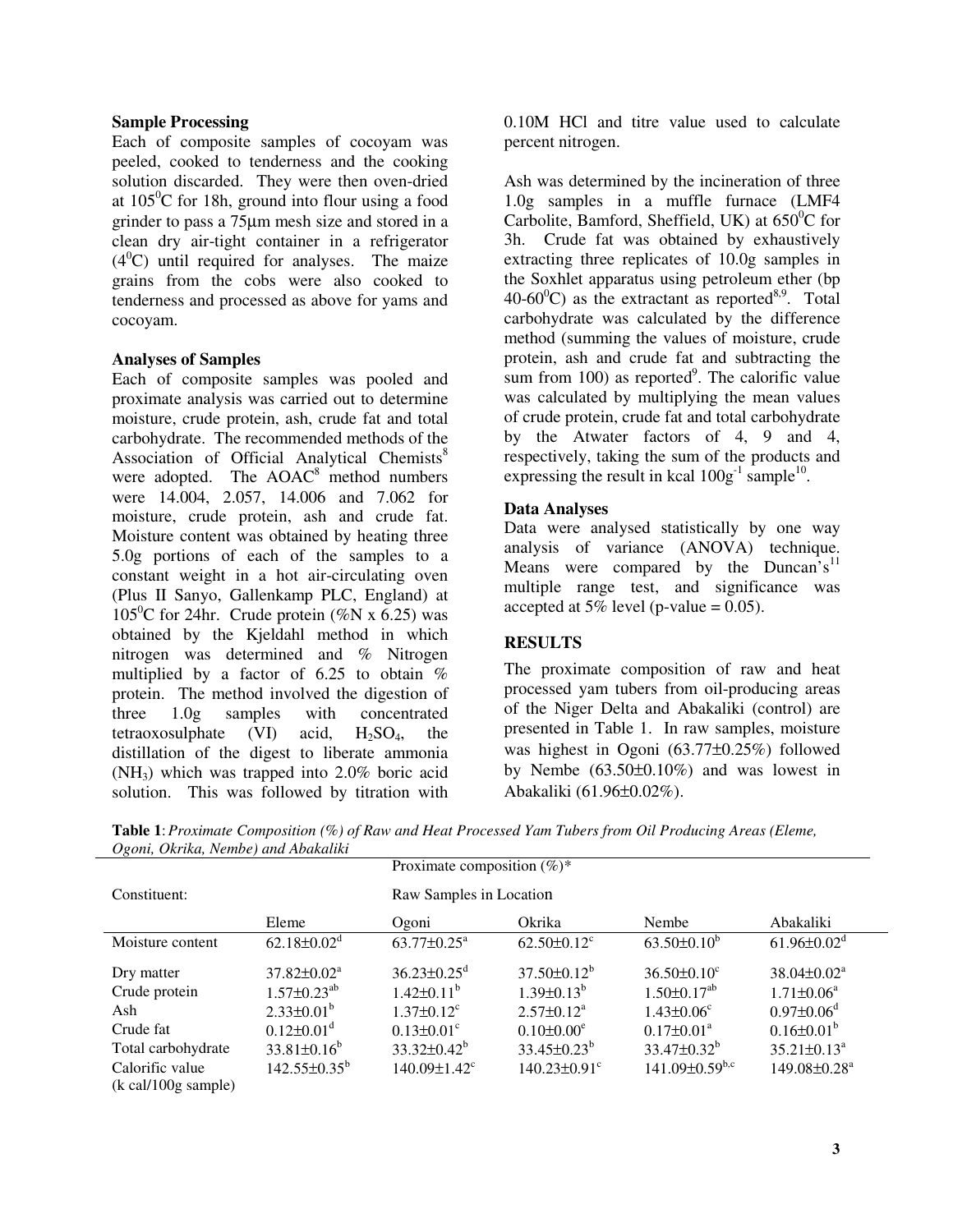| Table 1 (contd): Heat Processed Samples in Location |                                |                                |                               |                              |                                |  |
|-----------------------------------------------------|--------------------------------|--------------------------------|-------------------------------|------------------------------|--------------------------------|--|
|                                                     | Eleme                          | Ogoni                          | Okrika                        | Nembe                        | Abakaliki                      |  |
| Moisture content                                    | $66.05 \pm 0.02^b$             | $65.31 \pm 0.02$ <sup>c</sup>  | $64.01 \pm 0.02$ <sup>e</sup> | $64.47\pm0.19$ <sup>d</sup>  | $66.57 \pm 0.01^{\text{a}}$    |  |
| Dry matter                                          | $33.95 \pm 0.02^d$             | $34.69 \pm 0.06$ <sup>c</sup>  | $35.99 \pm 0.02^a$            | $35.53\pm0.02^b$             | $33.43 \pm 0.01^e$             |  |
| Crude protein                                       | $1.31 \pm 0.22^{a,b}$          | $1.25 \pm 0.04^{a,b}$          | $1.15 \pm 0.05^{b,c}$         | $0.99 \pm 0.52$ <sup>c</sup> | $1.39 \pm 0.01^a$              |  |
| Ash                                                 | $1.75 \pm 0.07$ <sup>a</sup>   | $1.35 \pm 0.15^b$              | $1.85 \pm 0.05^a$             | $1.20 \pm 0.00$ <sup>c</sup> | $0.55 \pm 0.04$ <sup>d</sup>   |  |
| Crude fat                                           | $0.10 \pm 0.00^e$              | $0.14 \pm 0.01^b$              | $0.12 \pm 0.01$ <sup>d</sup>  | $0.24 \pm 0.00^a$            | $0.13 \pm 0.01$ <sup>c</sup>   |  |
| Total carbohydrate                                  | $30.78 \pm 0.15$ <sup>e</sup>  | $31.95 \pm 0.15$ <sup>c</sup>  | $32.87 \pm 0.02^b$            | $33.18 \pm 0.05^a$           | $31.37 \pm 0.05$ <sup>d</sup>  |  |
| Calorific value                                     | $129.29 \pm 0.28$ <sup>e</sup> | $134.02 \pm 0.39$ <sup>c</sup> | $137.12\pm0.31^{\rm b}$       | $138.82 \pm 0.36^a$          | $132.16 \pm 0.22$ <sup>d</sup> |  |
| $(k \text{ cal}/100 \text{ g sample})$              |                                |                                |                               |                              |                                |  |

*\*Values are means* ±*standard deviations of triplicate determinations. Values in the same row (for raw and for heat processed) bearing the same superscript letters are not significantly different at 5% level*.

**Table 2:** Proximate Composition (%) of Raw and Heat Processed Cassava from Oil Producing Areas (Eleme, Ogoni, Okrika, Nembe) and Abakaliki

| Proximate Composition $(\%)^*$         |                                |                               |                                |                                |                              |  |  |
|----------------------------------------|--------------------------------|-------------------------------|--------------------------------|--------------------------------|------------------------------|--|--|
| Constituents:                          | Raw Samples in Location        |                               |                                |                                |                              |  |  |
|                                        | Eleme                          | Ogoni                         | Okrika                         | Nembe                          | Abakaliki                    |  |  |
| Moisture content                       | $62.29 \pm 0.02$ <sup>c</sup>  | $62.95 \pm 0.05^{\rm b}$      | $63.21 \pm 0.01^a$             | $62.94\pm0.14^b$               | $62.10\pm0.01$ <sup>d</sup>  |  |  |
| Dry matter                             | $37.71 \pm 0.02^b$             | $37.05 \pm 0.05$ <sup>c</sup> | $36.79 \pm 0.01$ <sup>d</sup>  | $37.06 \pm 0.14$ <sup>c</sup>  | $37.90 \pm 0.01^a$           |  |  |
| Crude protein                          | $0.55 \pm 0.15^{\text{a}}$     | $0.50 \pm 0.06^{a,b}$         | $0.33 \pm 0.15$ <sup>c</sup>   | $0.38 \pm 0.06^{\rm bc}$       | $0.55 \pm 0.11^a$            |  |  |
| Ash                                    | $1.63 \pm 0.15^a$              | $0.83 \pm 0.06$ <sup>c</sup>  | $1.13 \pm 0.06^b$              | $1.80 \pm 0.17$ <sup>a</sup>   | $0.87 \pm 0.12$ <sup>c</sup> |  |  |
| Crude fat                              | $0.20 \pm 0.01^b$              | $0.25 \pm 0.01^a$             | $0.20 \pm 0.01^b$              | $0.24 \pm 0.00^a$              | $0.15 \pm 0.01$ <sup>c</sup> |  |  |
| Total carbohydrate                     | $35.33\pm0.13^b$               | $35.47 \pm 0.03^b$            | $35.14 \pm 0.06$ <sup>c</sup>  | $34.64 \pm 0.06$ <sup>d</sup>  | $36.33 \pm 0.06^a$           |  |  |
| Calorific value                        | $145.27 \pm 0.68^{\mathrm{b}}$ | $146.13\pm0.46^b$             | $143.62 \pm 0.30$ <sup>c</sup> | $142.23 \pm 0.40$ <sup>d</sup> | $148.89 \pm 0.05^{\text{a}}$ |  |  |
| $(k \text{ cal}/100 \text{ g sample})$ |                                |                               |                                |                                |                              |  |  |

Heat Processed Sample Garri (eba) in Locations

|                                        | Eleme                         | Ogoni                          | Okrika                        | Nembe                         | Abakaliki                      |
|----------------------------------------|-------------------------------|--------------------------------|-------------------------------|-------------------------------|--------------------------------|
| Moisture content                       | $66.70 \pm 0.02^b$            | $66.43\pm0.13^c$               | $66.93 \pm 0.03^a$            | $65.90 \pm 0.02$ <sup>e</sup> | $66.02 \pm 0.03$ <sup>d</sup>  |
| Dry matter                             | $33.30\pm0.02^b$              | $33.57 \pm 0.13$ <sup>c</sup>  | $33.07 \pm 0.03$ <sup>d</sup> | $34.10\pm0.02^{\circ}$        | $33.98 \pm 0.03^a$             |
| Crude protein                          | $0.35 \pm 0.04^a$             | $0.34 \pm 0.01^{ab}$           | $0.31 \pm 0.00^b$             | $0.33 \pm 0.00^{ab}$          | $0.35 \pm 0.00^a$              |
| Ash                                    | $1.90 \pm 0.10^b$             | $2.45 \pm 0.15^a$              | $1.55 \pm 0.05$ <sup>c</sup>  | $1.20 \pm 0.00$ <sup>d</sup>  | $1.40 \pm 0.10^c$              |
| Crude fat                              | $0.11 \pm 0.00^b$             | $0.12 \pm 0.01^a$              | $0.10 \pm 0.00$ <sup>c</sup>  | $0.11 \pm 0.00^b$             | $0.10 \pm 0.00$ <sup>c</sup>   |
| Total carbohydrate                     | $30.94 \pm 0.07$ <sup>c</sup> | $30.66 \pm 0.25$ <sup>d</sup>  | $31.12 \pm 0.04$ <sup>c</sup> | $32.46 \pm 0.02^a$            | $32.13\pm0.13^{b}$             |
| Calorific value                        | $126.15 \pm 0.45^{\circ}$     | $125.04 \pm 1.05$ <sup>c</sup> | $126.59 \pm 0.15^b$           | $132.15 \pm 0.08^a$           | $131.29 \pm 0.38$ <sup>a</sup> |
| $(k \text{ cal}/100 \text{ g sample})$ |                               |                                |                               |                               |                                |

*\*Values are means* ±*standard deviations of triplicate determinations. Values in the same row (for raw and for heat processed) bearing the same superscript letters are not significantly different at 5% level.* 

Crude protein was low in yam tuber from all the studied areas. The highest protein level of 1.71±0.06% was obtained from Abakaliki followed by Eleme  $(1.57\pm0.23\%)$  and was lowest in Okrika (1.39±0.13%). Ash ranged from 0.97±0.06% in Abakaliki to 2.57±0.12% in Okrika. Crude fat was low and ranged from 0.10±0.00% in Okrika to 0.17±0.01% in Nembe. In all the areas investigated, total carbohydrate was high and ranged from 33.32±0.42% in Ogoni to 35.21±0.13% in Abakaliki, while the calorific value in kcal per 100g sample was low. Highest value of 149.08 was obtained from Abakaliki followed by Eleme (142.55) with the lowest value of 140.09 in Ogoni.

The results of the proximate composition of raw and heat processed cassava garri (eba) are presented in Table 2, while those of raw and heat processed cassava (fufu) are embodied in Table 3.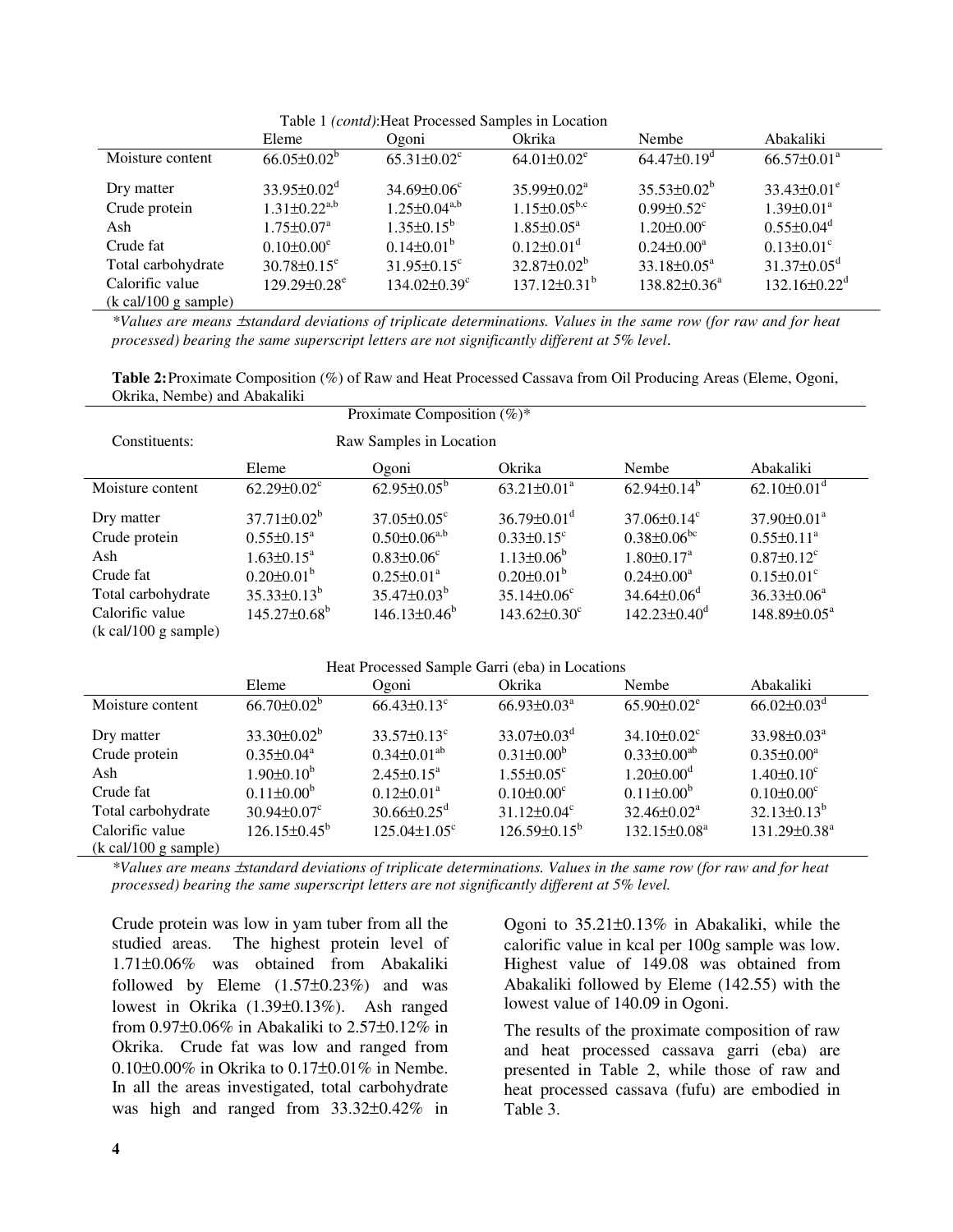| Proximate Composition $(\%)^*$         |                                |                                |                                |                                |                               |  |
|----------------------------------------|--------------------------------|--------------------------------|--------------------------------|--------------------------------|-------------------------------|--|
| Constituents:                          | Raw Samples in Locations       |                                |                                |                                |                               |  |
|                                        | Eleme                          | Ogoni                          | Okrika                         | Nembe                          | Abakaliki                     |  |
| Moisture content                       | $62.29 \pm 0.02$ <sup>c</sup>  | $62.95\pm0.05^{\rm b}$         | $63.21 \pm 0.01^a$             | $62.94\pm0.14^b$               | $62.10\pm0.01$ <sup>d</sup>   |  |
| Dry matter                             | $37.71 \pm 0.01^b$             | $36.79 \pm 0.01$ <sup>d</sup>  | $37.06 \pm 0.14$ °             | $37.06 \pm 0.14$ <sup>a</sup>  | 37.90 $\pm$ 0.01 <sup>a</sup> |  |
| Crude protein                          | $0.55 \pm 0.15^a$              | $0.50 \pm 0.15^{a,b}$          | $0.33 \pm 0.15$ °              | $0.38 \pm 0.06$ <sup>b,c</sup> | $0.55 \pm 0.11^a$             |  |
| Ash                                    | $1.63 \pm 0.15^a$              | $1.13 \pm 0.06^b$              | $1.13 \pm 0.06^b$              | $1.80 \pm 0.17^{\text{a}}$     | $0.87 \pm 0.12$ <sup>c</sup>  |  |
| Crude fat                              | $0.02 \pm 0.01$ <sup>d</sup>   | $0.20 \pm 0.01^b$              | $0.20 \pm 0.01^b$              | $0.24 \pm 0.00^a$              | $0.15 \pm 0.01$ <sup>c</sup>  |  |
| Total carbohydrate                     | $35.33\pm0.13^b$               | $35.14 \pm 0.06^{\circ}$       | $35.14 \pm 0.06^{\circ}$       | $34.64 \pm 0.06^{\circ}$       | $36.33 \pm 0.06^a$            |  |
| Calorific value                        | $145.27 \pm 0.68^{\mathrm{b}}$ | $143.13 \pm 0.03$ <sup>c</sup> | $143.62 \pm 0.03$ <sup>c</sup> | $142.23 \pm 0.40$ <sup>d</sup> | $148.89 \pm 0.50^a$           |  |
| $(k \text{ cal}/100 \text{ g sample})$ |                                |                                |                                |                                |                               |  |

Table 3 Proximate Composition (%) of Raw and Heat Processed Cassava from Oil Producing Areas (Eleme, Ogoni, Okrika, Nembe) and Abakaliki

Heat Processed Samples (fufu) in Location.

|                                        | Eleme                          | Ogoni                        | Okrika                         | Nembe                         | Abakaliki                      |
|----------------------------------------|--------------------------------|------------------------------|--------------------------------|-------------------------------|--------------------------------|
| Moisture content                       | $64.69 \pm 0.01^e$             | $65.78 \pm 0.10^{\rm d}$     | $68.79 \pm 0.06^{\rm b}$       | $69.49 \pm 0.24$ <sup>a</sup> | $68.45 \pm 0.06$ <sup>c</sup>  |
| Dry matter                             | $35.31 \pm 0.01^a$             | $34.22 \pm 0.10^b$           | $31.21 \pm 0.06$ <sup>d</sup>  | $30.51 \pm 0.24$ <sup>e</sup> | $31.55 \pm 0.06$ <sup>c</sup>  |
| Crude protein                          | $0.33 \pm 0.11$ <sup>a</sup>   | $0.32 \pm 0.01^a$            | $0.27 \pm 0.05^{\text{a}}$     | $0.31 \pm 0.02^a$             | $0.33 \pm 0.11^a$              |
| Ash                                    | $1.00 \pm 0.00^a$              | $0.75 \pm 0.05$ <sup>c</sup> | $0.90 \pm 0.00^{\rm b}$        | $1.05 \pm 0.05^{\text{a}}$    | $0.90 \pm 0.00^{\rm b}$        |
| Crude fat                              | $0.10 \pm 0.00^a$              | $0.05 \pm 0.00$ <sup>c</sup> | $0.10 \pm 0.00^a$              | $0.08 \pm 0.01^b$             | $0.05 \pm 0.00$ <sup>c</sup>   |
| Total carbohydrate                     | $33.89 \pm 0.10^a$             | $33.10\pm0.06^b$             | $29.93 \pm 0.03$ <sup>d</sup>  | $29.08 \pm 0.31$ <sup>e</sup> | $30.27 \pm 0.16$ <sup>c</sup>  |
| Calorific value                        | $137.75 \pm 0.05^{\mathrm{a}}$ | $134.13\pm0.26^b$            | $121.73 \pm 0.23$ <sup>d</sup> | $118.25 \pm 1.08^e$           | $122.84 \pm 0.23$ <sup>c</sup> |
| $(k \text{ cal}/100 \text{ g sample})$ |                                |                              |                                |                               |                                |

*\*Values are means* ±*standard deviations of triplicate determinations. Values in the same row (for raw and for heat processed) bearing the same superscript letters are not significantly different at 5% level.* 

Results in Tables 2 and 3 followed similar trend. For raw samples in Table 2 for instance, moisture content was high and ranged from 62.10±0.01% in Abakaliki to 63.21±0.01% in Okrika while crude protein was generally low with the highest value of  $0.55\pm0.11\%$  from Abakaliki and the lowest value of 0.33±0.15% from Okrika. Ash was highest in Nembe (1.80±07%) followed by Eleme (1.63±0.15%) and lowest in Abakaliki (0.87±0.12%), while crude fat was low in samples from all the studied areas. Values from oil-producing areas which ranged from 0.20±0.01% in Eleme and Okrika to 0.25±0.01% in Ogoni were significantly  $(p<0.05)$  higher than  $0.15\pm0.001\%$  obtained from Abakaliki (control). Total carbohydrate was highest in Abakaliki (36.33±0.06%) followed by Eleme (35.33±0.13%) and lowest in Nembe (34.64±0.06%), while the energy values (kcal/100 g samples) ranged from 142.23 in Nembe to 148.89 in Abakaliki.

The proximate composition and energy values of raw and heat processed cocoyam tubers from different locations investigated are shown in Table 4. Values of moisture were also high in all the areas. The highest value of 68.05±0.04% was obtained from Ogoni followed by Nembe and Abakaliki where values did not differ significantly  $(p<0.05)$  and lowest in Eleme (65.61±0.15%). Crude protein values were low across the studied areas and ranged from 1.39±0.46% in Nembe to 1.75±0.22% in Abakaliki. Ash which ranged from 2.03±0.06% to 2.57±0.12% in oil-producing areas was significantly higher (p<0.05) than value obtained in samples from Abakaliki (0.93±0.06%). Crude fat was low in all the areas and ranged from 0.10±0.00% in Eleme to 0.15±0.01% in Nembe. Total carbohydrate ranged from 29.90±0.19% in Nembe to 30.45±0.19% in Abakaliki while the energy value in kcal/100g sample was highest in Abakaliki (139.92) followed by Eleme (129.65)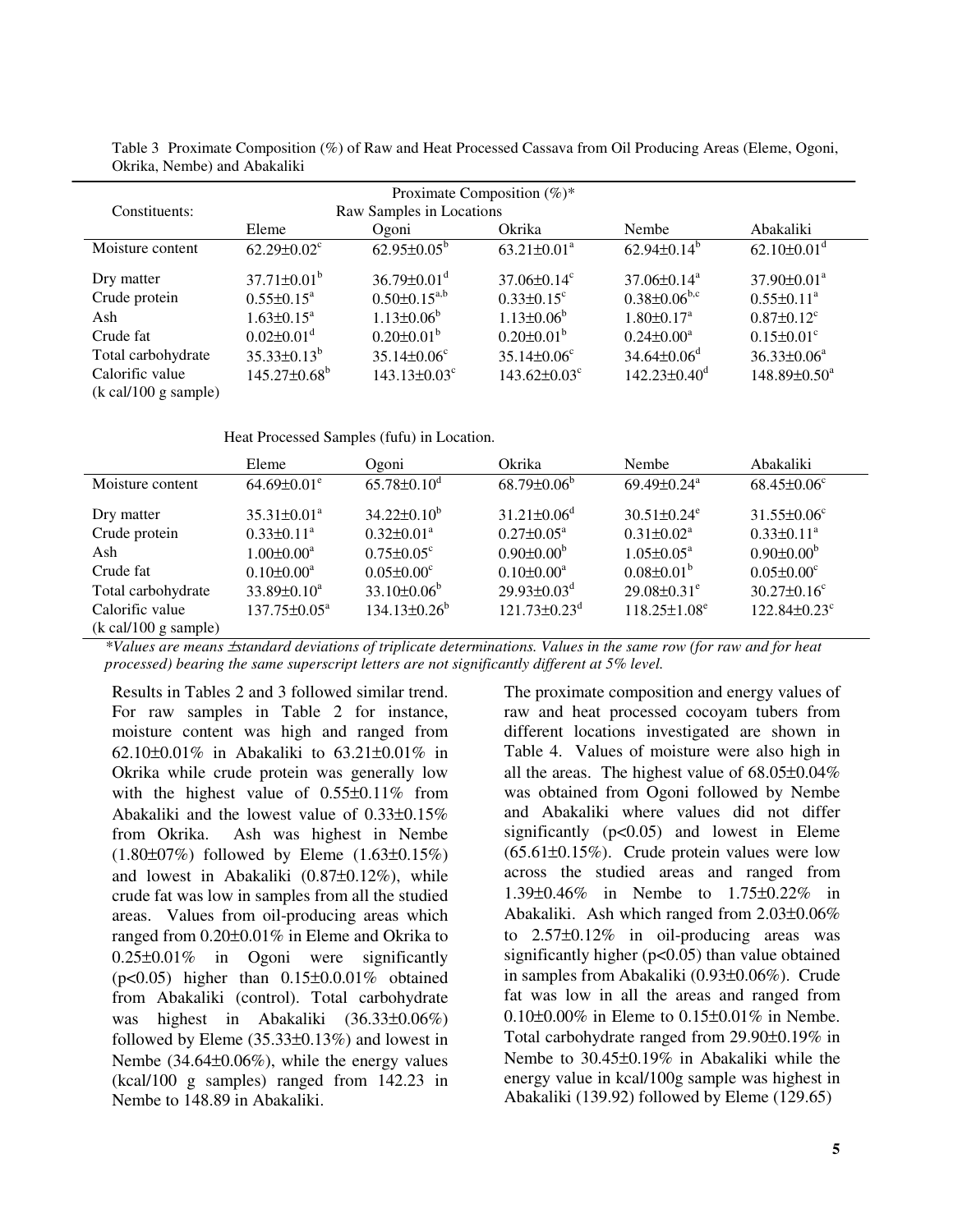| Proximate Composition $(\%)^*$<br>Raw Samples in Locations<br>Constituents: |                                     |                                |                               |                                 |                               |  |
|-----------------------------------------------------------------------------|-------------------------------------|--------------------------------|-------------------------------|---------------------------------|-------------------------------|--|
|                                                                             | Eleme                               | Ogoni                          | Okrika                        | Nembe                           | Abakaliki                     |  |
| Moisture content                                                            | $65.61 \pm 0.15$ <sup>c</sup>       | $68.05 \pm 0.04^a$             | $65.67 \pm 0.05$ <sup>c</sup> | $66.53 \pm 0.23^b$              | $66.73 \pm 0.08^b$            |  |
| Dry matter                                                                  | 34.39±0.15 <sup>a</sup>             | $31.95 \pm 0.04$ <sup>c</sup>  | 34.33±0.05 <sup>a</sup>       | $33.47 \pm 0.23^b$              | $33.27 \pm 0.22^b$            |  |
| Crude protein                                                               | $1.42 \pm 0.33$ <sup>a</sup>        | $1.46 \pm 0.33$ <sup>a</sup>   | $1.42 \pm 0.11^a$             | $1.39 \pm 0.46^a$               | $1.75 \pm 0.22$ <sup>a</sup>  |  |
| Ash                                                                         | $2.10\pm0.20^b$                     | $1.00 \pm 0.10$ <sup>c</sup>   | $2.57 \pm 0.12^a$             | $2.03 \pm 0.06^b$               | $0.93 \pm 0.06$ <sup>c</sup>  |  |
| Crude fat                                                                   | $0.10 \pm 0.00$ <sup>c</sup>        | $0.11 \pm 0.01^b$              | $0.11 \pm 0.01^{b,c}$         | $0.15 \pm 0.01^a$               | $0.11 \pm 0.01^b$             |  |
| Total carbohydrate                                                          | $30.77 \pm 0.63^{\text{a}}$         | $29.38 \pm 0.36$ <sup>c</sup>  | $30.23 \pm 0.25^{a,b}$        | 29.90 $\pm$ 0.60 <sup>b,c</sup> | $30.48 \pm 0.19^{a,b}$        |  |
| Calorific value                                                             | $129.65 \pm 1.36^a$                 | $124.38 \pm 0.68^b$            | $127.60 \pm 0.68^b$           | $126.48 \pm 1.11^b$             | 129.92±0.53 <sup>a</sup>      |  |
| $(k \text{ cal}/100 \text{ g sample})$                                      |                                     |                                |                               |                                 |                               |  |
|                                                                             | Heat Processed Samples in Locations |                                |                               |                                 |                               |  |
|                                                                             | Eleme                               | Ogoni                          | Okrika                        | Nembe                           | Abakaliki                     |  |
| Moisture content                                                            | $68.07 \pm 0.05$ <sup>c</sup>       | $70.03 \pm 0.05^{\text{a}}$    | $68.03 \pm 0.06$ <sup>c</sup> | $68.17 \pm 0.02^b$              | $68.01 \pm 0.01$ <sup>c</sup> |  |
| Dry matter                                                                  | $31.93 \pm 0.05^a$                  | $29.97 \pm 0.06$ <sup>c</sup>  | 31.97±0.06 <sup>a</sup>       | $31.83 \pm 0.02^b$              | 31.99±0.01 <sup>a</sup>       |  |
| Crude protein                                                               | $0.77 \pm 0.33^b$                   | $1.25 \pm 0.22$ <sup>a</sup>   | $0.98 \pm 0.11^{a,b}$         | $1.06 \pm 0.22^{a,b}$           | $1.09 \pm 0.00^{a,b}$         |  |
| Ash                                                                         | $1.85 \pm 0.05^a$                   | $0.70 \pm 0.10$ <sup>c</sup>   | $1.20 \pm 0.00^b$             | $1.65 \pm 0.05^{a,b}$           | $1.20 \pm 0.06^b$             |  |
| Crude fat                                                                   | $0.08 \pm 0.01$ <sup>d</sup>        | $0.10 \pm 0.00$ <sup>c</sup>   | $0.10 \pm 0.00$ <sup>c</sup>  | $0.12 \pm 0.00^b$               | $0.80 \pm 0.00^a$             |  |
| Total carbohydrate                                                          | $29.24 \pm 0.23^{a,b}$              | $27.93 \pm 0.04$ <sup>c</sup>  | $29.68 \pm 0.16^a$            | $29.00 \pm 0.30^b$              | $28.90\pm0.59^b$              |  |
| Calorific value                                                             | $120.71 \pm 0.35$ <sup>c</sup>      | $117.52 \pm 0.24$ <sup>d</sup> | $123.57 \pm 0.23^b$           | $121.31 \pm 0.28$ <sup>c</sup>  | $127.17 \pm 2.36^a$           |  |
| $(k \text{ cal}/100 \text{ g sample})$                                      |                                     |                                |                               |                                 |                               |  |

**Table 4:***Proximate Composition (%) of Raw and Heat Processed Cocoyam Tubers from Oil Producing Areas (Eleme, Ogoni, Okrika, Nembe) and Abakaliki* 

*\* Values are means* ±*standard deviations of triplicate determinations. Values in the same row (for raw and for heat processed) bearing the same superscript letters are not significantly different at 5% level.* 

**Table 5:***Proximate Composition (%) of Raw and Heat Processed Maize Samples from Oil Producing Areas (Eleme, Ogoni, Okrika, Nembe) and Abakaliki* 

| Proximate Composition $(\%)^*$<br>Raw Samples in Locations<br>Constituents: |                                      |                                |                                |                                |                                |  |
|-----------------------------------------------------------------------------|--------------------------------------|--------------------------------|--------------------------------|--------------------------------|--------------------------------|--|
|                                                                             | Eleme                                | Ogoni                          | Okrika                         | Nembe                          | Abakaliki                      |  |
| Moisture content                                                            | 55.19 $\pm$ 0.01 <sup>d</sup>        | $57.41 \pm 0.01^b$             | $56.25 \pm 0.12$ <sup>c</sup>  | 59.26±0.02 <sup>a</sup>        | $51.14 \pm 0.04$ <sup>e</sup>  |  |
| Dry matter                                                                  | $44.81 \pm 0.01^{\rm b}$             | 42.59 $\pm$ 0.01 <sup>d</sup>  | $43.75 \pm 0.12$ <sup>c</sup>  | $40.74 \pm 0.02$ <sup>e</sup>  | 48.86±0.04 <sup>a</sup>        |  |
| Crude protein                                                               | $8.75 \pm 0.00$ <sup>b,c</sup>       | $9.48 \pm 1.26^b$              | $9.30 \pm 0.54^b$              | $8.02 \pm 0.63$ <sup>c</sup>   | $10.44 \pm 0.00^a$             |  |
| Ash                                                                         | $3.03 \pm 0.15^a$                    | $1.77 \pm 0.12^d$              | $2.23 \pm 0.06$ <sup>c</sup>   | $2.67 \pm 0.06^b$              | $1.63 \pm 0.06$ <sup>d</sup>   |  |
| Crude fat                                                                   | $4.40{\pm}.20^{\circ}$               | $5.74 \pm 0.00^b$              | $3.15 \pm 0.15$ <sup>d</sup>   | $4.25 \pm 0.05$ <sup>c</sup>   | $6.79 \pm 0.14$ <sup>a</sup>   |  |
| Total carbohydrate                                                          | $28.62\pm0.14^b$                     | $25.60 \pm 1.22$ <sup>c</sup>  | $29.06\pm0.25^{\rm b}$         | $25.08 \pm 0.63$ <sup>c</sup>  | $32.06 \pm 0.05^a$             |  |
| Calorific<br>value<br>(K <sup>2</sup> )                                     | 189.09±0.70°                         | $191.99 \pm 0.46^b$            | $181.77 \pm 0.24$ <sup>d</sup> | $173.54 \pm 0.54$ <sup>e</sup> | $210.05 \pm 0.31$ <sup>a</sup> |  |
| cal/100g sample                                                             |                                      |                                |                                |                                |                                |  |
|                                                                             | Heat Processed Samples in Locations. |                                |                                |                                |                                |  |
|                                                                             | Eleme                                | Ogoni                          | Okrika                         | Nembe                          | Abakaliki                      |  |
| Moisture content                                                            | $64.61 \pm 0.01$ <sup>d</sup>        | $65.69 \pm 0.15$ <sup>c</sup>  | $68.41 \pm 0.09^b$             | $68.83 \pm 0.05^a$             | $64.43 \pm 0.12$ <sup>e</sup>  |  |
| Dry matter                                                                  | $35.39 \pm 0.01^a$                   | $34.31 \pm 0.15^b$             | $31.59 \pm 0.09$ <sup>c</sup>  | $31.17 \pm 0.05$ <sup>d</sup>  | 35.57±0.12 <sup>a</sup>        |  |
| Crude protein                                                               | $7.66{\pm}1.09^a$                    | $8.31 \pm 0.44$ <sup>a</sup>   | $7.11 \pm 0.54$ <sup>a</sup>   | $7.66{\pm}1.09^a$              | $8.20 \pm 0.54$ <sup>a</sup>   |  |
| Ash                                                                         | $2.70 \pm 0.01$ <sup>a</sup>         | $1.08 \pm 0.05$ <sup>d</sup>   | $1.95 \pm 0.05^{\rm b}$        | $1.80 \pm 0.00$ <sup>c</sup>   | $1.10 \pm 0.00$ <sup>d</sup>   |  |
| Crude fat                                                                   | $2.35 \pm 0.01^e$                    | $3.20 \pm 0.00$ <sup>c</sup>   | $3.02 \pm 0.01$ <sup>d</sup>   | $3.91 \pm 0.01^b$              | $5.46 \pm 0.01$ <sup>a</sup>   |  |
| Total carbohydrate                                                          | $22.69 \pm 0.98$ <sup>a</sup>        | $21.75 \pm 0.27$ <sup>a</sup>  | $19.51 \pm 0.69^b$             | $17.81 \pm 1.14$ <sup>c</sup>  | $23.07 \pm 0.64$ <sup>a</sup>  |  |
| Calorific value                                                             | $142.50 \pm 0.42$ <sup>c</sup>       | $149.05 \pm 0.78$ <sup>b</sup> | $133.65 \pm 0.51$ <sup>e</sup> | $137.04 \pm 0.14$ <sup>d</sup> | $153.39 \pm 0.47^{\text{a}}$   |  |
| $(k \text{ cal}/100 \text{ g sample})$                                      |                                      |                                |                                |                                |                                |  |

*\*Values are means* ±*standard deviations of triplicate determinations. Values in the same row (for raw and for heat processed) bearing the same superscript letters are not significantly different at 5% level.*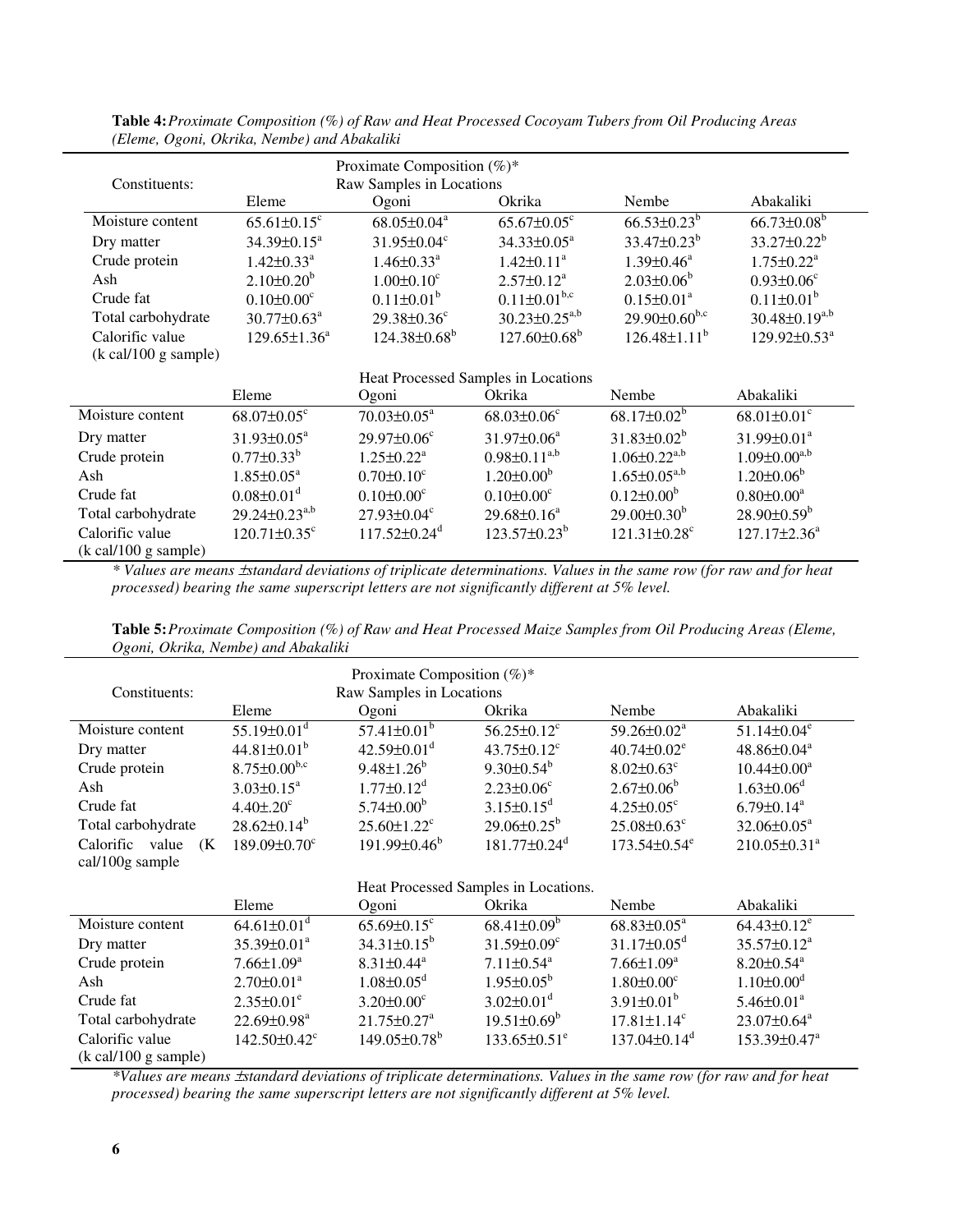and lowest in Ogoni (124.38). The proximate composition of raw and heat processed maize from the locations studied are presented in Table 5. Moisture contents of raw samples from oilproducing areas which ranged from 55.19±0.01 to  $59.26 \pm 0.02\%$  were significantly ( $p < 0.05$ ) higher than that of Abakaliki which was 51.14±0.04%. Crude protein was highest in samples from Abakaliki (10.44±0.00%) followed by Ogoni (9.48±0.12%) and lowest in samples from Nembe (8.02±0.63%) Ash was significantly higher in oil-producing areas compared with Abakaliki. Crude fat was highest in samples from Abakaliki followed by Ogoni and lowest in Okrika (Table 5). Total carbohydrate ranged from 25.08±0.63% in Nembe to 32.06±0.05% in Abakaliki while calorific value also ranged from 173.54 kcal/100g in Nembe to 210.05kcal/100g in Abakaliki.

It is discernible from Tables 1-5 that the heat processing method employed increased moisture content of the staple foods evaluated in all the areas investigated. However, cooking generally decreased the dry matter, crude protein, ash, crude fat, total carbohydrate and the energy value of all the samples analysed.

## **DISCUSSION**

From the data shown in Tables 1-5, it can be seen that moisture content in all the samples from oil-producing areas and also the control area of Abakaliki were quite high. The high moisture levels suggest that the staple foods analysed may not store for a long time due to high water activity. This may cause quality problem as the samples may be liable to bacterial spoilage during storage<sup>12,13</sup>. Crude protein content of the staples from Abakaliki were generally higher compared with those from oil-producing areas due probably to favourable soil fertility and environmental condition. It has been reported that Abakaliki soils were high in nitrate $^{14}$ .

In his work with *Puccinellia maritama*, Amakiri<sup>15</sup> showed that plant cell membranes are disrupted by crude oil pollution and thus cell organelles such as ribosomes which are the sites

of protein synthesis are affected in crude oil damaged cells. The low levels of plant proteins in all the samples analysed do not justify the use of yams, cassava, cocoyams and maize in diets as protein source for the alleviation of kwashiorkor arising from protein malnutrition. These samples cannot contribute to the daily protein requirement of  $23-56g$  for humans<sup>16</sup>. The low levels of protein in these samples would therefore require dietary supplementation with animal proteins or complementary proteins from legumes especially in diets meant for children and pregnant women.

The significantly  $(p<0.05)$  higher ash contents (Tables 1-5) of the staple food samples from oilproducing areas of the Niger Delta compared with the values from control samples may be attributable to crude oil pollution or contamination of the soils. The high ash contents of samples from oil-producing areas may suggest higher level of mineral elements in these samples as against values in food samples from non-oil contaminated environments. Since uptake of water, salts and mineral elements are carried out by plant roots; food crops grown on crude oil polluted farmlands may accumulate these minerals in their tissues. It has been demonstrated that some garden vegetables and root crops are capable of accumulating high levels of minerals from the soil $17-19$ .

Crude fat was generally low in the samples irrespective of location except in maize grains where values were significantly higher than in any other staple food investigated. The low level of crude fats in all the samples analysed from oil-producing and control areas may be of benefit to individuals suffering from hyperlipidaemia because of the role of fat in potentiating one's risk of developing certain kinds of cancer and heart disease. The high levels of total carbohydrate in the staple foods indicate that they contribute significantly to the energy content of the food materials. The total carbohydrate contents of raw staple foods from oil-producing areas were in general significantly (p<0.05) lower than values from Abakaliki. These relatively lower levels of carbohydrate may be due to inhibition of photosynthetic process arising from interference with light and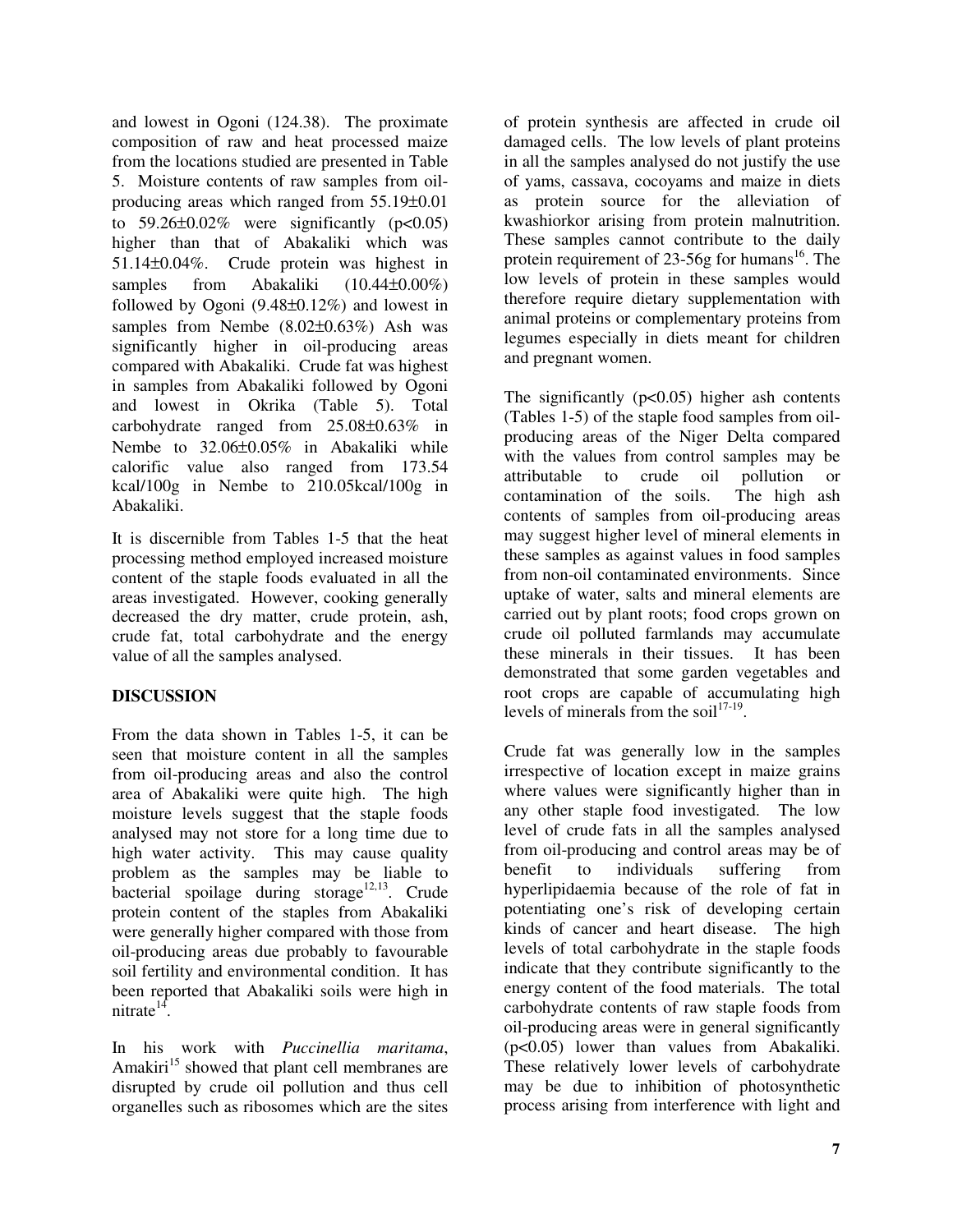gas exchange caused by gas flaring in oilproducing environments<sup>15</sup>. There could also be interference with uptake of water and nutrients due to crude oil pollution, effluent discharge and waste disposal in farmlands<sup>15</sup>. Crude oil pollution has long been reported to reduce the rate of photosynthesis by flowering plants<sup>20</sup>. The relatively higher energy content of these raw staple foods from Abakaliki over values from oil-producing areas of the Niger Delta may be attributable to relatively higher nutrient (crude protein, crude fat and total carbohydrate) levels arising probably from better soil fertility and favourable climatic and environmental conditions. For yam tubers (Table 1) for instance, the consumption of up to 350 g per day per consumer of raw samples from Eleme, Ogoni, Okrika, Nembe and Abakaliki would provide energy values of 498.9, 490.3, 490.8, 493.8 and 521.8kcal respectively while for heat processed yam tubers at the same amount of intake, energy values would be 425.5, 469.1, 479.9, 485.9 and 462.6 kcal respectively. At the same level of consumption per day for other raw and heat processed staple foods (Tables 2-5), similar values in energy content were obtained. The daily energy requirement of 2500-3000 kcal has been reported for adults<sup>21</sup>. Again, the  $FAO^{22}$ recommended range was 800-1200 kcal. It therefore follows that none of the raw and heat processed food materials investigated from oilproducing and control areas would meet the daily energy need of an adult if consumed at 350g per day, and none would also meet the  $FAO<sup>22</sup>$  recommended values. These samples, irrespective of source (oil-producing or non oilproducing area) cannot therefore be consumed as the sole source of energy to humans. The low level of energy could be attributable to very low levels of crude protein and crude fat as well as high levels of moisture in the samples. In order to derive full nutritional potential of these staple foods, they should be consumed together with protein-and fat-giving foods since low energy may lead to low birth weight and increased infant mortality $^{23}$ .

Cooking as a form of heat processing increased moisture content but decreased crude protein, ash, crude fat, total carbohydrate and calorific value in all the samples analyzed. The decrease

may be due to loss of soluble beneficial nutrients (sugars and proteins) by leaching into the cooking solution that is usually discarded. The heat treatment may also have denatured the proteins rendering them more susceptible to proteolytic degradation. The decrease in the levels of these nutrients due to heat processing was not significant (p>0.05), and hence not considerable for food materials that must be heat treated in order to destroy natural antinutritional factors and derive their full nutritional potential.

Concluding, proximate composition of four staple foods (yam, cassava, cocoyam and maize) from oil-producing areas (Eleme, Ogoni, Okrika, Nembe) of the Niger Delta and the control area (Abakaliki) showed that the samples were high in moisture and carbohydrate but low in crude protein, ash, crude fat and energy content. Values of crude protein, total carbohydrate and energy content were generally lower in samples from oil-producing areas than samples from Abakaliki while the reverse was the case for ash content. In general and except for ash and moisture content, the level of nutrients in staple foods from oil-producing areas of the Niger Delta, Nigeria was significantly  $(p<0.05)$  lower than values obtained in similar samples from non oil-producing area of Abakaliki in Ebonyi State, Nigeria. Heat treatment increased moisture but decreased crude protein, ash, crude fat, total carbohydrate and energy content in all the food samples irrespective of source.

## **REFERENCES**

- 1. **Okpokwasili, G. C. and Nwabuzor, C. N. (1988)** Primary biodegradation of anionic surfactants in laundry detergents*. Chemosphere* **17**:2175-2182
- 2. **Dejong, E. (1980)** The effect of crude oil spills on cereals. *Environ. pollution* **22**:187-196.
- 3. **Jones, M. T. and Stockinger, K. R. (1976)**  Effect of fertilizer on exchangeable cation content at different depths in cropped soils at two sites in the Nigerian Savanna. *Trop. Agric.* **53**:243-254.
- 4. **Adam, R. S. and Ellis, R. (1960)** Some physical and chemical changes in soil